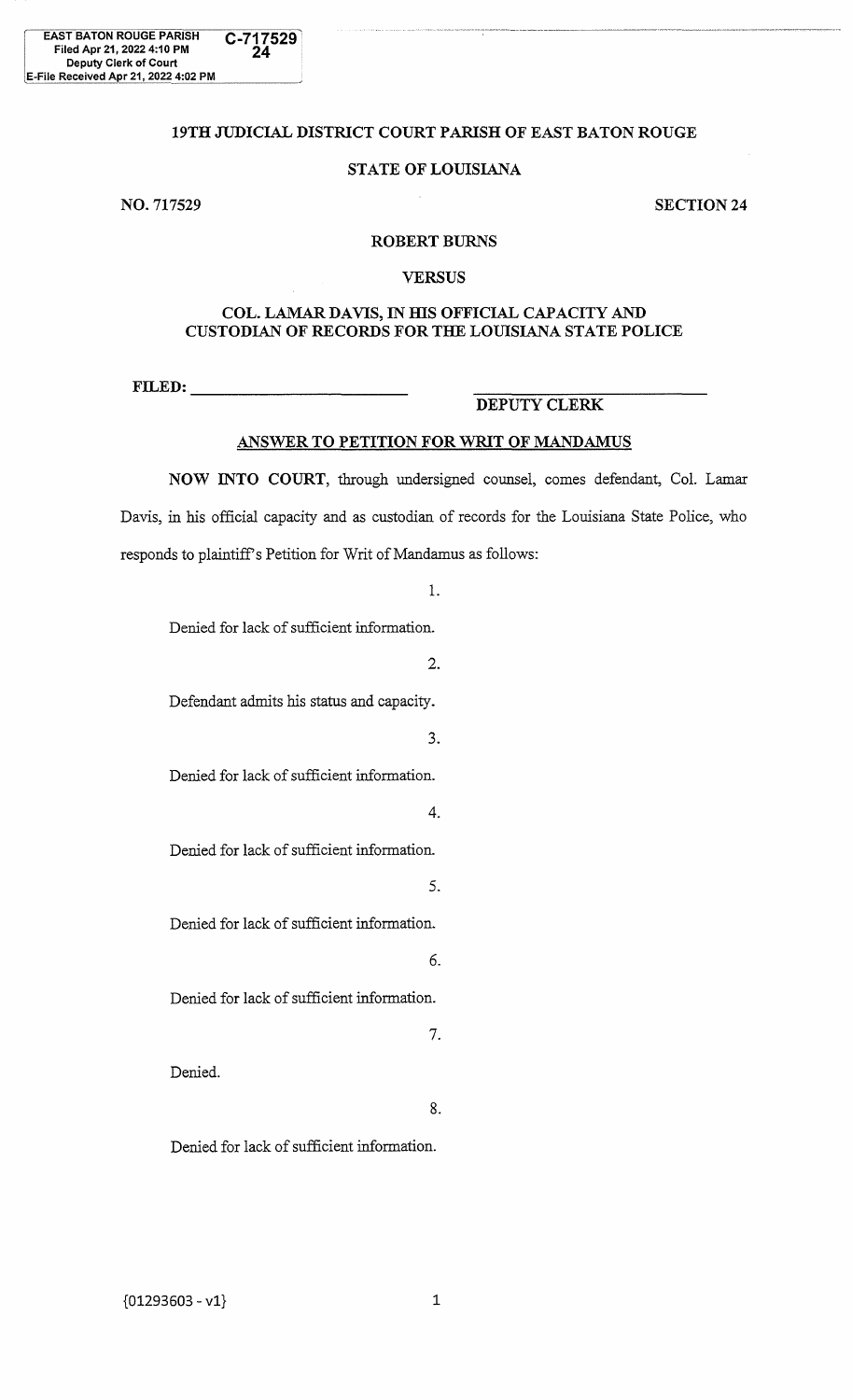Denied for lack of sufficient information

10.

Denied for lack of sufficient information.

11.

Denied for lack of sufficient information. Further answering, defendant affirmatively pleads that the referenced response from LSP then-legal counsel, Faye Morrison, constitutes the best evidence of its own terms and contents.

12.

Denied.

13. Denied for lack of sufficient information. 14. Denied for lack of sufficient information. 15. Denied for lack of sufficient information. 16. Denied for lack of sufficient information. 17. Denied for lack of sufficient information. 18.

Denied for lack of sufficient information. Further answering, defendant affirmatively pleads that the referenced response from LSP then-legal counsel Morrison constitutes the best evidence of its own terms and contents.

|         | 19. |
|---------|-----|
| Denied. |     |
|         | 20. |
| Denied. |     |
|         | 21. |
| Denied. |     |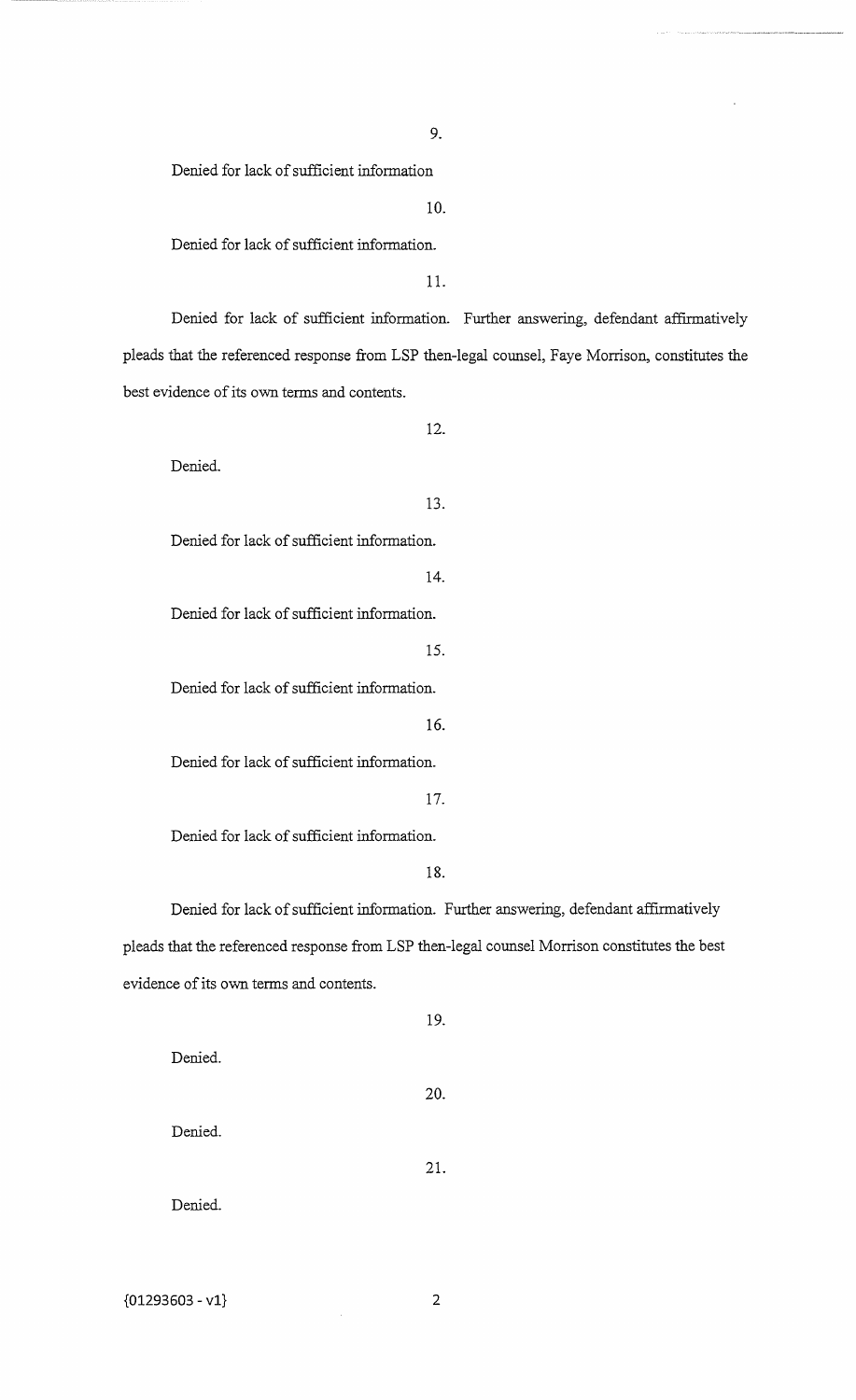Denied.

Denied.

24.

23.

Denied for lack of sufficient information.

25.

Denied for lack of sufficient information.

26.

Denied for lack of sufficient information.

27.

Denied for lack of sufficient information.

28.

Denied for lack of sufficient information.

#### 29.

Denied. Further answering, defendant affirmatively pleads that the referenced LSP response constitutes the best evidence of its own terms and contents.

## 30.

Denied for lack of sufficient information.

31.

Denied for lack of sufficient information.

Denied for lack of sufficient information.

33.

32.

Denied for lack of sufficient information.

34.

Denied for lack of sufficient information.

35.

Denied for lack of sufficient information.

36.

Denied for lack of sufficient information.

 ${01293603 - v1}$  3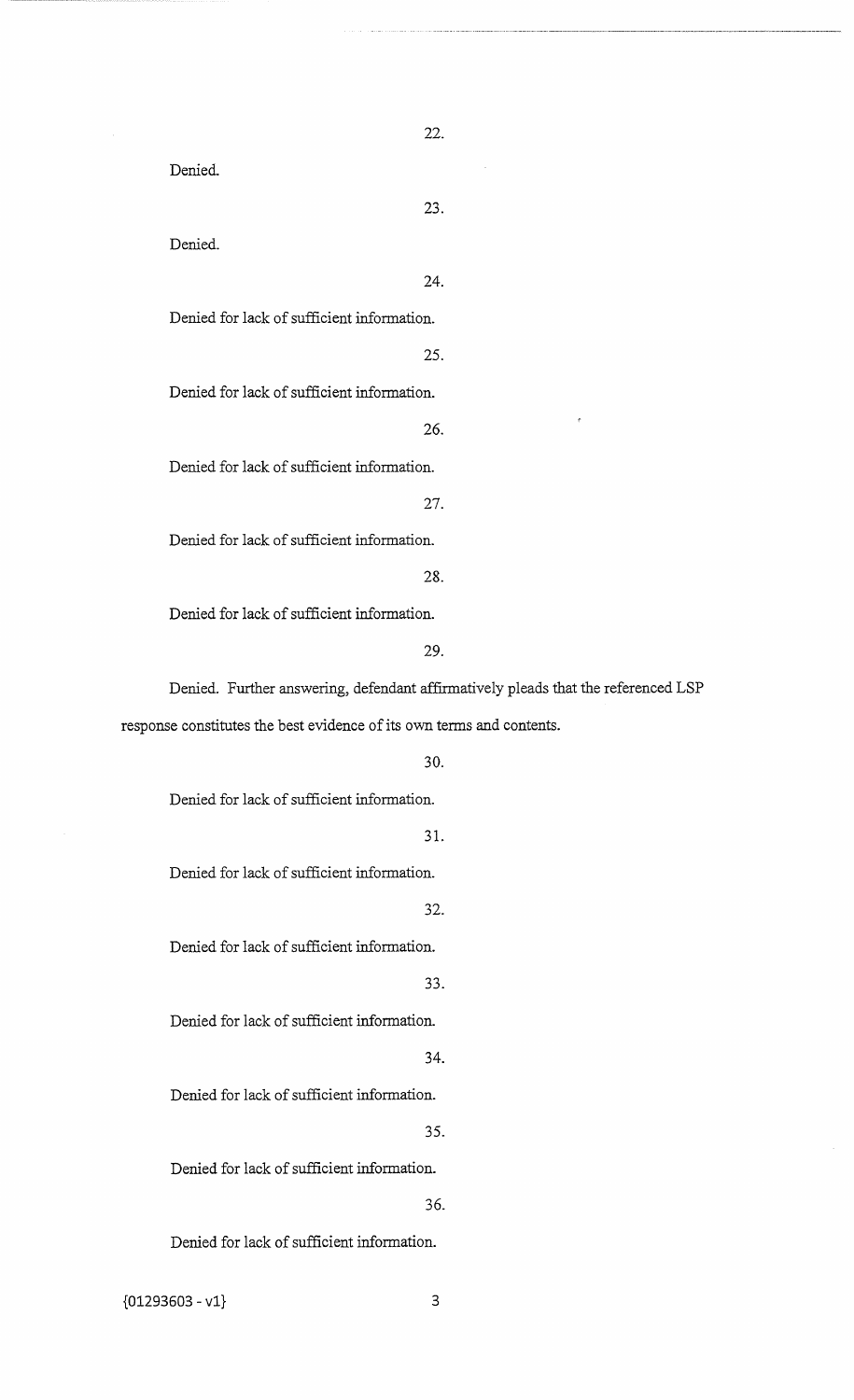Denied for lack of sufficient information.

38.

Denied for lack of sufficient information. Further answering, defendant affirmatively pleads that the referenced cover letter from LSP's new general counsel, Gail Holland, constitutes the best evidence of its own terms and contents.

39.

Denied for lack of sufficient information.

40.

Denied for lack of sufficient information. Further answering, defendant affirmatively pleads that the referenced email from petition constitutes the best evidence of its own terms and contents.

41.

Denied for lack of sufficient information. Further answering, defendant affirmatively pleads that the referenced email from Capt. Manale constitutes the best evidence of its own terms and contents.

42.

Denied for lack of sufficient information.

43.

Denied for lack of sufficient information.

44.

Denied for lack of sufficient information.

45.

Denied for lack of sufficient information.

46.

Denied for lack of sufficient information.

47.

Denied for lack of sufficient information. Further answering, defendant affirmatively pleads that the referenced response of LSP general counsel Holland constitutes the best evidence of its own terms and contents.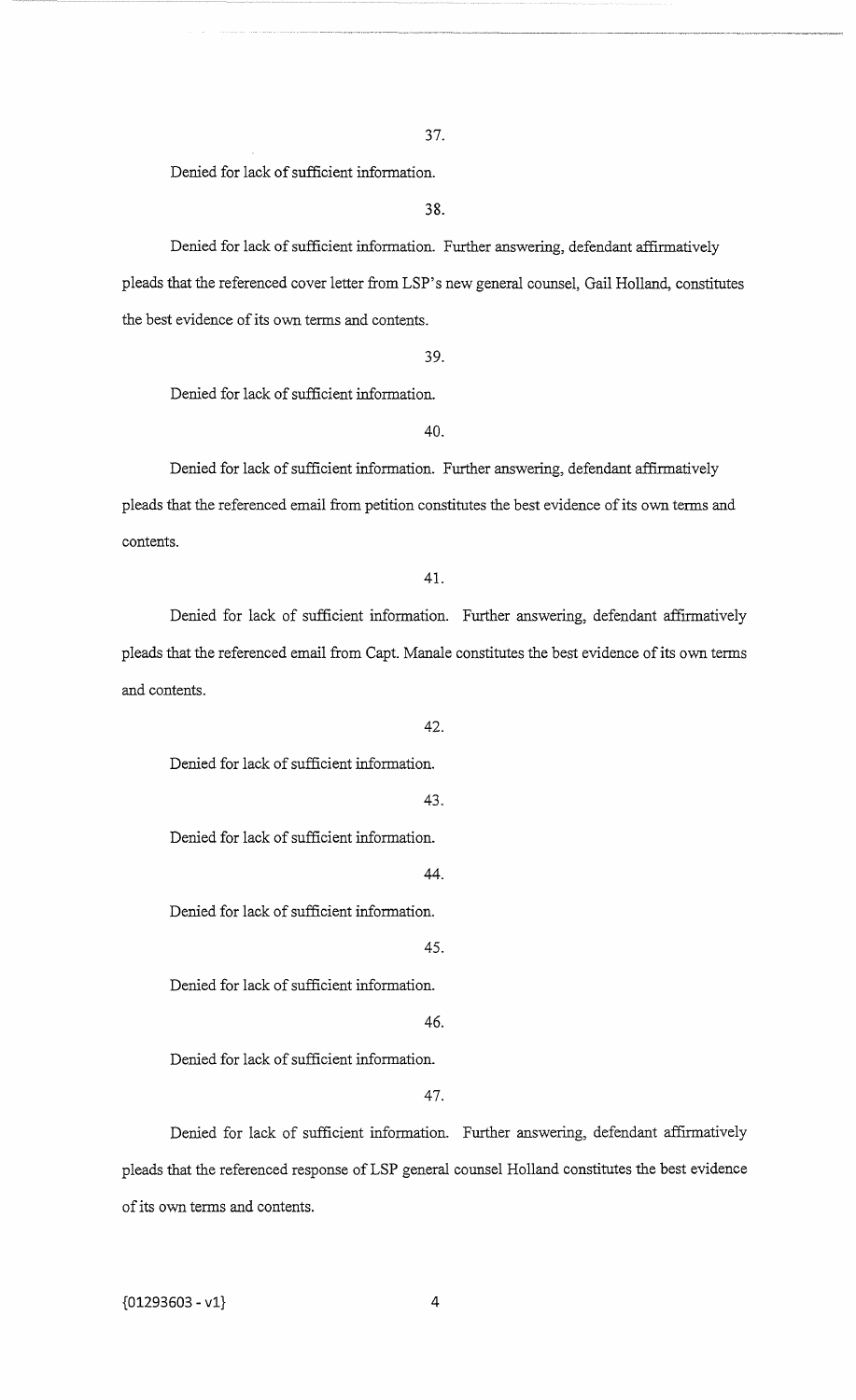48.

Denied for lack of sufficient information.

49.

Denied for lack of sufficient information.

50.

Denied for lack of sufficient information.

51.

Denied for lack of sufficient information.

52.

Denied for lack of sufficient information. Further answering, defendant affirmatively pleads that the referenced LSPC Rule 12.9 constitutes the best evidence of its own terms and contents.

53.

54.

Denied.

Denied as calling for a legal conclusion. 55. Denied as calling for a legal conclusion. 56. Denied as calling for a legal conclusion. 57. Denied as calling for a legal conclusion. 58. Denied. 59. Denied. 60. Defendant denies that petitioner is entitled to the relief requested. 61.

Defendant denies that petitioner is entitled to the relief requested.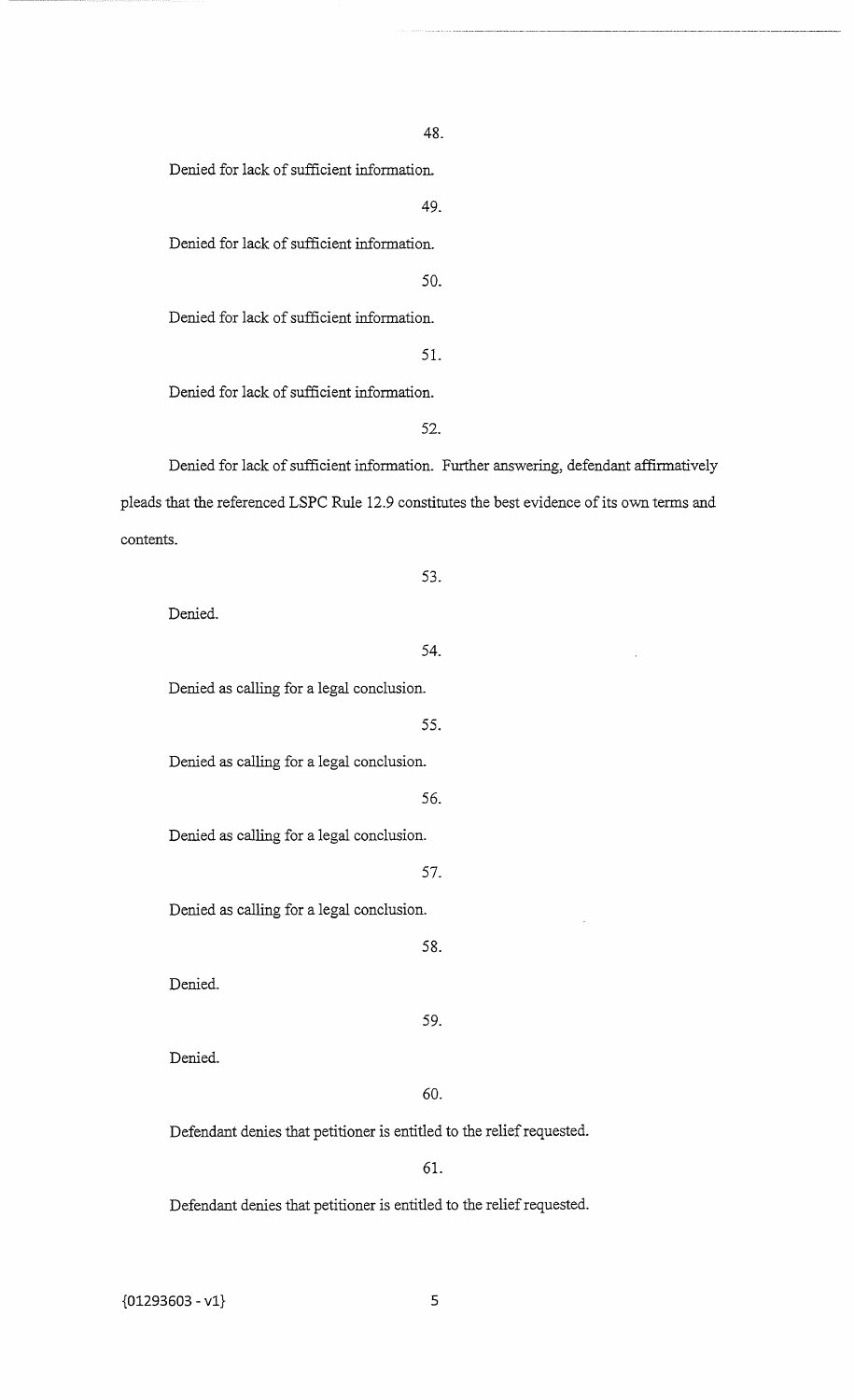#### 62.

In further answering, Defendant affirmatively pleads the discretionary immunity afforded by R.S. 9:2798.1.

## 63.

In further answering, Defendant affirmatively pleads all privileges, immunities, exemptions, exceptions, and limitations provided for and afforded by the Public Records Act, Title 44 (including but not limited to R.S. 44:1, R.S. 44:3, and R.S. 44:4), R.S. 40:2532, R.S. 13:5106, R.S. 13:5112, and any other applicable or relevant statutes, all as permitted by the Louisiana Constitution, Article 12, §10.

#### 64.

In further answering, Defendant affirmatively pleads the privacy rights of employees as an exception to the normal scope of Title 44, as provided for in the Louisiana Constitution, Article 1, § 5, and as recognized in governing jurisprudence. *See Trahan v. Larivee,* 365 So.2d 294, 298-299 (La. App. 3 Cir. 1978); *Beckett v. Serpas,* 2012-1349 (La. App. 4 Cir. 3/20/13), 112 So.3d 348, 353; *East Bank Consolidated Special Service Fire Protection District v. Crossen,*  2004-0838 (La. App. 5 Cir. 12/28/04) 892 So.2d 666, 670.

65.

In further answering, Defendant affirmatively pleads R.S. 44:3(C) and the right to invoke a contradictory hearing in order to obtain a judicial determination pertaining to compliance with Title 44 and/or constitutional law prior to the Court issuing any ruling on the instant Petition for Writ of Mandamus.

**WHEREFORE,** defendant, Col Lamar Davis, in his official capacity and as custodian of records for the Louisiana State Police, prays that this Answer be deemed good and sufficient and that after due proceedings are had there be judgement rendered herein in his favor, dismissing plaintiffs' petition with prejudice, at plaintiff's costs, and for all general and equitable relief.

Respectfully submitted, hayt

**Burglass and Tankersley, LLC**  Dennis J. Phayer (10408) dphaver@burglass.com